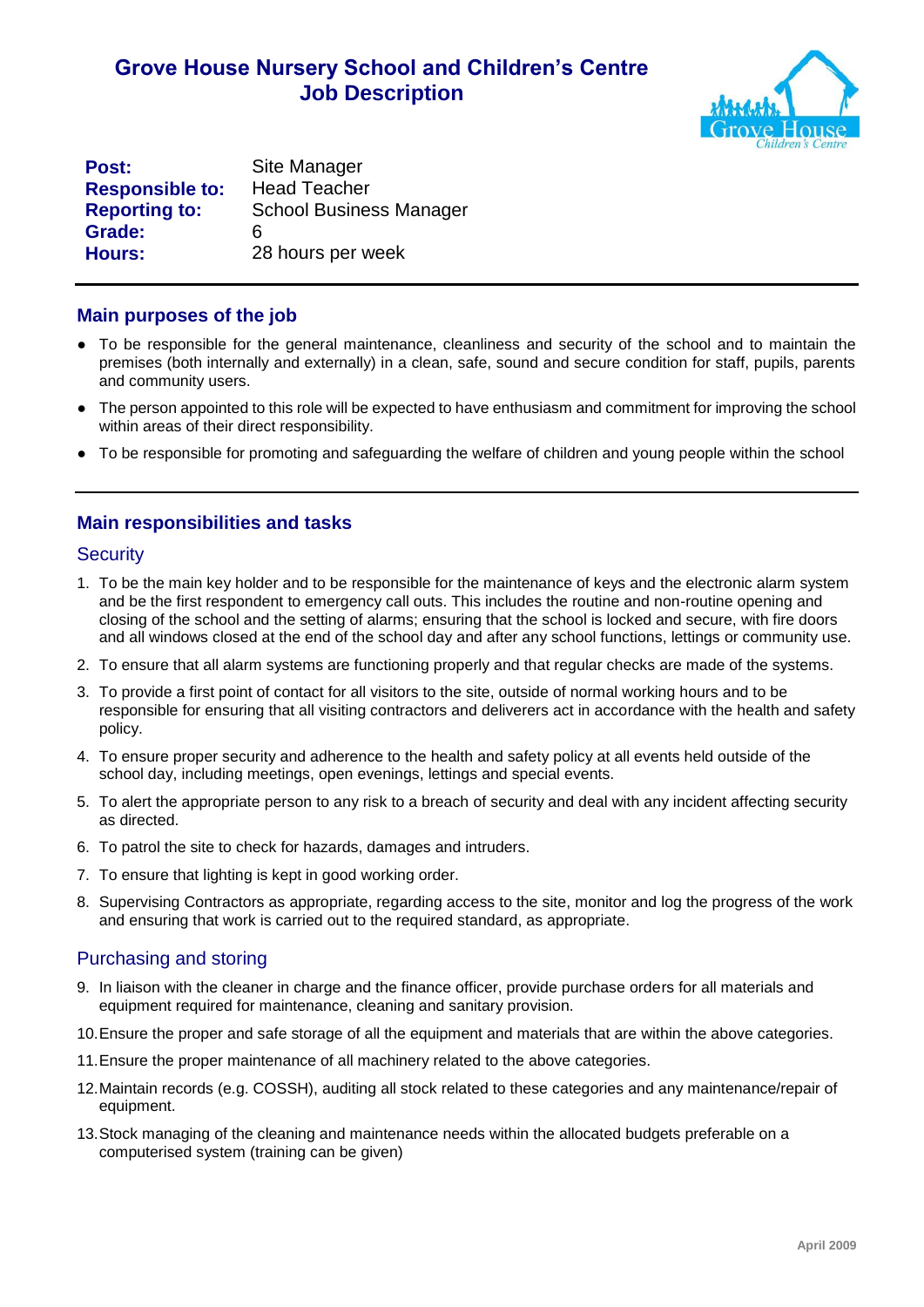# **Grove House Nursery School and Children's Centre Job Description**



## Repair and maintenance

- 14.To be responsible for a regular schedule of inspections throughout the buildings, and action plans for modifications and improvements. Alerting the head teacher to any work that needs to be undertaken or any issues where health and safety is at risk. This includes lighting, ventilation, time keeping, fire-fighting equipment and heating systems.
- 15.Ensure the regular checking by outside contractors of those system that require such checks: electrical testing, alarms, heating systems, fire services, security alarms, gymnastics equipment and photo-copying equipment.
- 16.Be responsible for all recycling schemes.
- 17.Make repairs if they are within the job's remit and manage contractors to complete their work and to ensure that the work has been completed in a proper and timely manner and comply with all health and safety rules.
- 18.Record all repairs and keep a maintenance log of routine and non-routine tasks
- 19.To prioritise and undertake the programme of minor works at the school, taking into account urgent need and health and safety issues e.g. locks, windows, gutters and paintwork.
- 20.Immediately report any defects to the Headteacher and take any remedial action if possible.
- 21.To assess maintenance/space needs where necessary and use initiative to take appropriate action. Meet on a regular basis and give advice and make recommendations for improvements to appropriate person.
- 22.In consultation with the appropriate person negotiate prices for work to be carried out in school to ensure best value for the school.

### **Portage**

- 23.Undertake any necessary portering duties in line with correct handling policies.
- 24.Manage and assist with all deliveries to the school, ensuring the proper storage and distribution of all goods, after the admin staff has checked them.

### Health and safety

- 25.To make recommendations with regard to the Disabilities Discrimination Act.
- 26.Ensure the proper use and storage of all tools and equipment being used to fulfil the job description.
- 27.To ensure duties are undertaken in accordance with the Schools Health and Safety policy including risk assessment and safety systems and to wear protective clothing as required and in line with Health and Safety protocols.
- 28.To carry out equipment testing as appropriate and report any faults to the appropriate person.
- 29.Operate CCTV or surveillance systems and take appropriate action to report any faults.
- 30.Carry out fire drills in consultation with the appropriate person.

#### Other responsibilities

- 31.To ensure that a relief provision is in place for cleaning duties in the case of absence through sickness or holidays after discussion with the headteacher.
- 32.To meet with the head teacher on a regular basis to report any issue arising from the various aspects of the role but be able to work with minimal supervision and to given timescales.
- 33.To undertake duties of a similar nature and responsibility as may be required from time to time by the head teacher.
- 34.To carry out all duties in line with the Council and school's policies.
- 35.Keep records of financial expenditure, and inventory of works carried out and an inventory of all maintenance and cleaning stock.